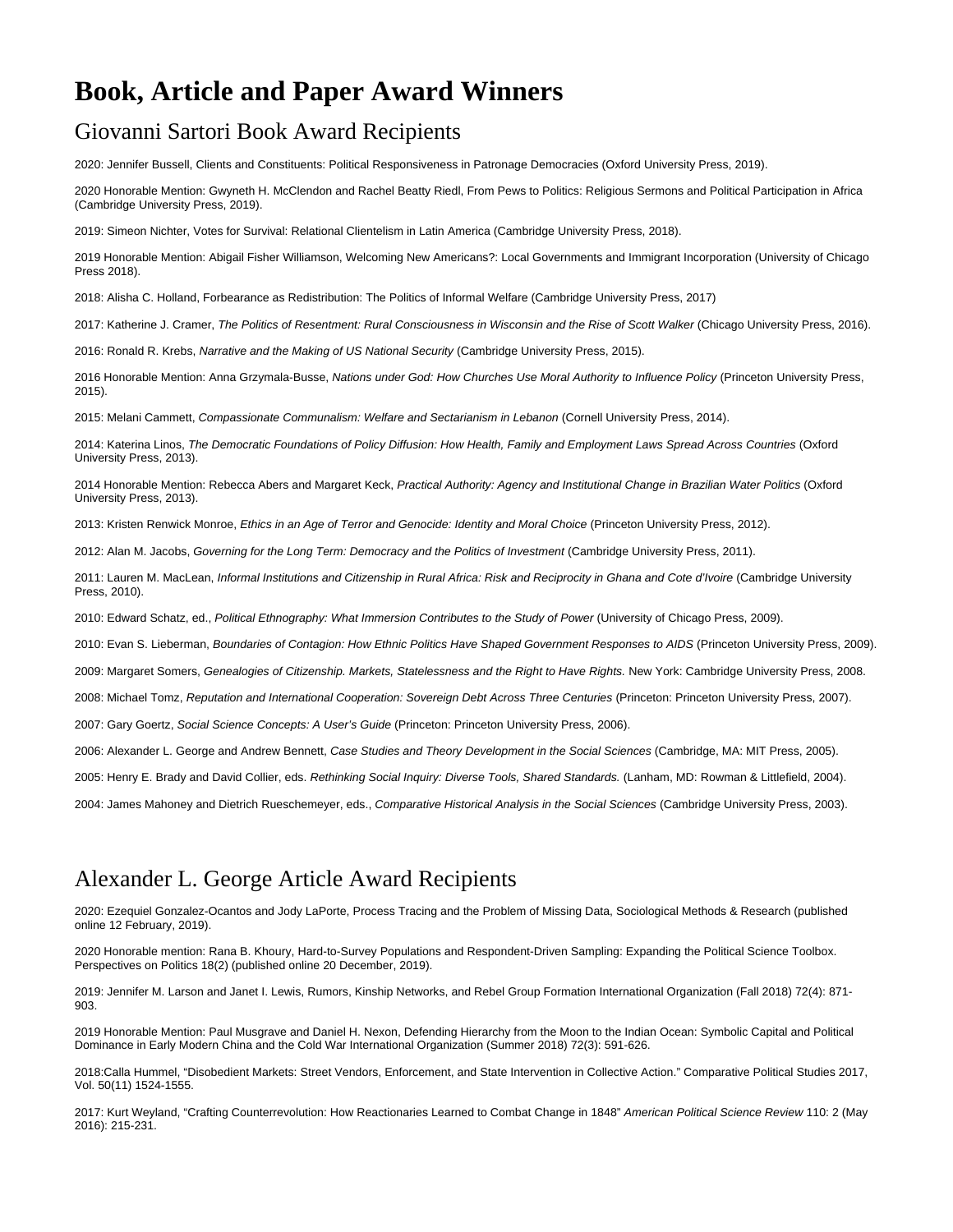2016: Thomas Rixen and Lora Anne Viola, "Putting Path Dependence in Its Place: Toward a Taxonomy of Institutional Change" Journal of Theoretical Politics 27: 2 (April 2015): 301-323.

2015: Noam Lupu, "Brand Dilution and the Breakdown of Political Parties in Latin America" World Politics 66:4 (October 2014), 561-602.

2014: Jonathon Mercer, "Emotion and Strategy in the Korean War." International Organization 67:2 (April 2013), 221-252.

2013: Hillel Soifer, "The Causal Logic of Critical Junctures." Comparative Political Studies 45:12 (December 2012)

2012: Anna Grzymala-Busse, "Time Will Tell: Temporality and the Analysis of Causal Mechanisms and Processes." Comparative Political Studies 44:9 (September 2011), 1267-1297.

2011: Melani Cammett and Sikriti Issar, "Bricks and Mortar Clientelism: Sectarianism and the Logics of Welfare Allocation in Lebanon." World Politics 62:3 (July 2010), 381-421.

2010: Dan Slater, "Revolutions, Crackdowns, and Quiescence: Communal Elites and Democratic Mobilization in Southeast Asia," American Journal of Sociology 115:1 (July 2009): 203–254.

2009: James Mahoney, Northwestern University, "Toward a Unified Theory of Causality." Comparative Political Studies 41:4–5 (April/May 2008), 412–436.

2008: Giovanni Capoccia and R. Daniel Kelemen, "The Study of Critical Junctures: Theory, Narrative, and Counterfactuals in Historical Institutionalism." Wo rld Politics 59:3.

2007: James Johnson, "Consequences of Positivism: A Pragmatic Assessment," Comparative Political Studies 39:2 (2006): 224–52.

2006: George Thomas, "What Dataset? The Qualitative Foundations of Law and Courts Scholarship." Law and Courts 16:1, 5- 12.

2005: James Mahoney and Gary Goertz, "The Possibility Principle: Choosing Negative Cases in Comparative Research." American Political Science Review 98, no. 4 (November 2004): 653-669.

2005: Henry E. Hale, "Divided We Stand: Institutional Sources of Ethnofederal State Survival and Collapse." World Politics 56, no. 2 (January 2004): 165- 193

2004: Peter Hall, "Aligning Ontology and Methodology in Comparative Research" in James Mahoney and Dietrich Rueschemeyer, eds., Comparative Historical Analysis in the Social Sciences (Cambridge University Press, 2003).

### Koivu and Sage Paper Award Recipients

In October 2019, the section marked the field's collective and enduring appreciation for Kendra Koivu, University of New Mexico, by renaming the award to honor and celebrate Kendra's contributions. Accordingly, awards made in 2019 and earlier are for the Sage paper award. 2020 and later, for the Kendra Koivu paper award.

2020: Megan Becker, Jonathan Markowitz, Srividya Dasaraju, Lindsay Lauder, Isabelle Nazha, and Sarah Orsborn, "Replicating the Resource Curse: Ross (2004) and Prospects for Qualitative Replication."

2019: Paul Schuler and Chad Westerland, "Reconsidering the Rubber Stamp Thesis: A Consolidation Theory of Expropriations and Legislatures in Partybased Autocracies."

2018: Ana Catalano Weeks, "Why Are Gender Quota Laws Adopted by Men? The Role of Inter-and Intra-Party Competition."

2017: Tasha Fairfield and Andrew Charman, "Explicit Bayesian Analysis for Process Tracing: Guidelines, Opportunities, and Caveats."

2016: Erica S. Simmons and Nicholas Rush Smith, "Comparison and Ethnography: What Each Can Learn from the Other."

2015: Markus Kreuzer, "The Structure of Description: Elements and Analyzing and Criteria for Evaluation Historical Evidence."

2014: Macartan Humphreys and Alan Jacobs, "Mixing Methods: A Bayesian Unification of Qualitative and Quantitative Approaches."

2013: Carolyn M. Warner, Ramazan Kilinc, and Christopher Hale, "Religion and Public Goods Provision: Experimental and Interview-based Evidence from Catholicism and Islam."

2012: Derek Beach and Rasmus Pedersen, "What is Process Tracing Actually Tracing? The Three Variants of Process Tracing Methods and their Uses and Limitations."

2011: Adria Lawrence, "Political Equality and Nationalist Opposition in the French Colonial Empire."

2010: Marcus Kreuzer, "Historical Knowledge and Quantitative Analysis: The Case of the Origins of Proportional Representation."

2009: Robert Adcock, "The Curious Career of the 'Comparative Methood': The Case of Mill's Methods."

2009: Payam Mohseni and Leah Gilbert, "Contested Concepts: Mapping the Boundaries of Hybrid Regimes"

2008: Dan Slater and Erica Simmons, "Informative Regress: Critical Antecedents in Comparative-Historical Analysis."

2007: Timothy Pachirat, "Ethnography from Below? Reflections from an Industrialized Slaughterhouse on Perspective, Power and the Ethnographic Voice."